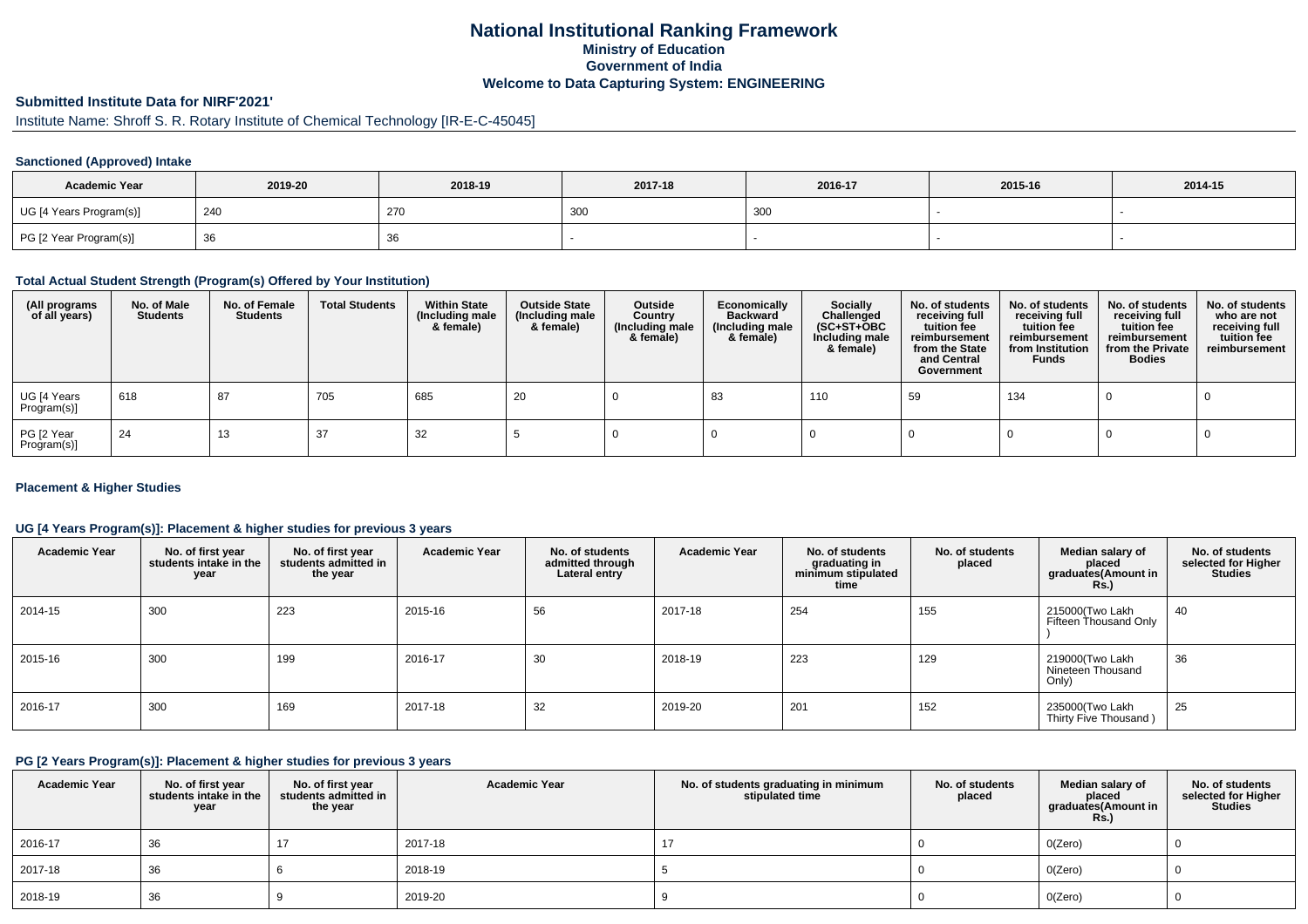#### **Ph.D Student Details**

| Ph.D (Student pursuing doctoral program till 2019-20 Students admitted in the academic year 2020-21 should not be entered here.) |         |                                                            |         |  |  |  |  |
|----------------------------------------------------------------------------------------------------------------------------------|---------|------------------------------------------------------------|---------|--|--|--|--|
| <b>Total Students</b>                                                                                                            |         |                                                            |         |  |  |  |  |
| Full Time                                                                                                                        |         |                                                            |         |  |  |  |  |
| Part Time                                                                                                                        |         |                                                            |         |  |  |  |  |
|                                                                                                                                  |         | No. of Ph.D students graduated (including Integrated Ph.D) |         |  |  |  |  |
|                                                                                                                                  | 2019-20 | 2018-19                                                    | 2017-18 |  |  |  |  |
| Full Time                                                                                                                        |         |                                                            |         |  |  |  |  |
| Part Time                                                                                                                        |         |                                                            |         |  |  |  |  |

## **Financial Resources: Utilised Amount for the Capital expenditure for previous 3 years**

| <b>Academic Year</b>                                                                                                                                                                      | 2019-20                                                                                              | 2018-19                                   | 2017-18                                       |  |  |  |  |  |  |  |
|-------------------------------------------------------------------------------------------------------------------------------------------------------------------------------------------|------------------------------------------------------------------------------------------------------|-------------------------------------------|-----------------------------------------------|--|--|--|--|--|--|--|
| <b>Utilised Amount</b>                                                                                                                                                                    |                                                                                                      | <b>Utilised Amount</b>                    | <b>Utilised Amount</b>                        |  |  |  |  |  |  |  |
|                                                                                                                                                                                           | Annual Capital Expenditure on Academic Activities and Resources (excluding expenditure on buildings) |                                           |                                               |  |  |  |  |  |  |  |
| Library (Books, Journals and e-Resources only)                                                                                                                                            | 995000 (Nine Lakh Ninety Five Thousand)                                                              | 751000 (Seven Lakh Fifty One Thousand)    | 1444000 (Fourteen Lakh Forty Four Thousand)   |  |  |  |  |  |  |  |
| New Equipment and software for Laboratories                                                                                                                                               | 377000 (Three Lakh Seventy Seven Thousand)                                                           | 172000 (One Lakh Seventy Two Thousand)    | 122000 (One Lakh Twenty Two Thousand)         |  |  |  |  |  |  |  |
| <b>Engineering Workshops</b>                                                                                                                                                              | 231000 (Two Lakh Thirty One Thousand)                                                                | 156000 (One Lakh Fifty Six Thousand)      | 420000 (Four Lakh Twenty Thousand)            |  |  |  |  |  |  |  |
| Other expenditure on creation of Capital Assets (For setting up<br>classrooms, seminar hall, conference hall, library, Lab, Engg<br>workshops excluding expenditure on Land and Building) | 9323000 (Ninety Three Lakh Twenty Three Thousand)                                                    | 9065000 (Ninety lakh Sixty Five Thousand) | 9182000 (Ninety One Lakh Eighty Two Thousand) |  |  |  |  |  |  |  |

## **Financial Resources: Utilised Amount for the Operational expenditure for previous 3 years**

| <b>Academic Year</b>                                                                                                                                                                            | 2019-20                                                  | 2018-19                                                   | 2017-18                                                         |  |  |  |  |  |  |
|-------------------------------------------------------------------------------------------------------------------------------------------------------------------------------------------------|----------------------------------------------------------|-----------------------------------------------------------|-----------------------------------------------------------------|--|--|--|--|--|--|
|                                                                                                                                                                                                 | <b>Utilised Amount</b>                                   | <b>Utilised Amount</b>                                    | <b>Utilised Amount</b>                                          |  |  |  |  |  |  |
|                                                                                                                                                                                                 | <b>Annual Operational Expenditure</b>                    |                                                           |                                                                 |  |  |  |  |  |  |
| Salaries (Teaching and Non Teaching staff)                                                                                                                                                      | 100642000 (Ten Crore Six Lakh Forty Two Thousand)        | 88070000 (Eight Crore Eighty Lakh Seventy Thousand)       | 88754000 (Eight Crore Eighty Seven lakh Fifty Four<br>Thousand) |  |  |  |  |  |  |
| Maintenance of Academic Infrastructure or consumables and<br>other running expenditures (excluding maintenance of hostels<br>and allied services, rent of the building, depreciation cost, etc) | 19546000 (One Crore Ninety Five Lakh Forty Six Thousand) | 19425000 (One Crore Ninety Four Lakh Twenty Five Thousand | 14810000 (One Crore Forty Eight Lakh Ten Thousand Only)         |  |  |  |  |  |  |
| Seminars/Conferences/Workshops                                                                                                                                                                  | 199000 (One Lakh Ninety Nine Thousand)                   | 281000 (Two Lakh Eighty One Thousand)                     | 1052000 (Ten Lakh Fifty Two Thousand Only)                      |  |  |  |  |  |  |

### **IPR**

| Calendar year            | 2019 | 2018 | 2017 |
|--------------------------|------|------|------|
| No. of Patents Published |      |      |      |
| No. of Patents Granted   |      |      |      |

### **Sponsored Research Details**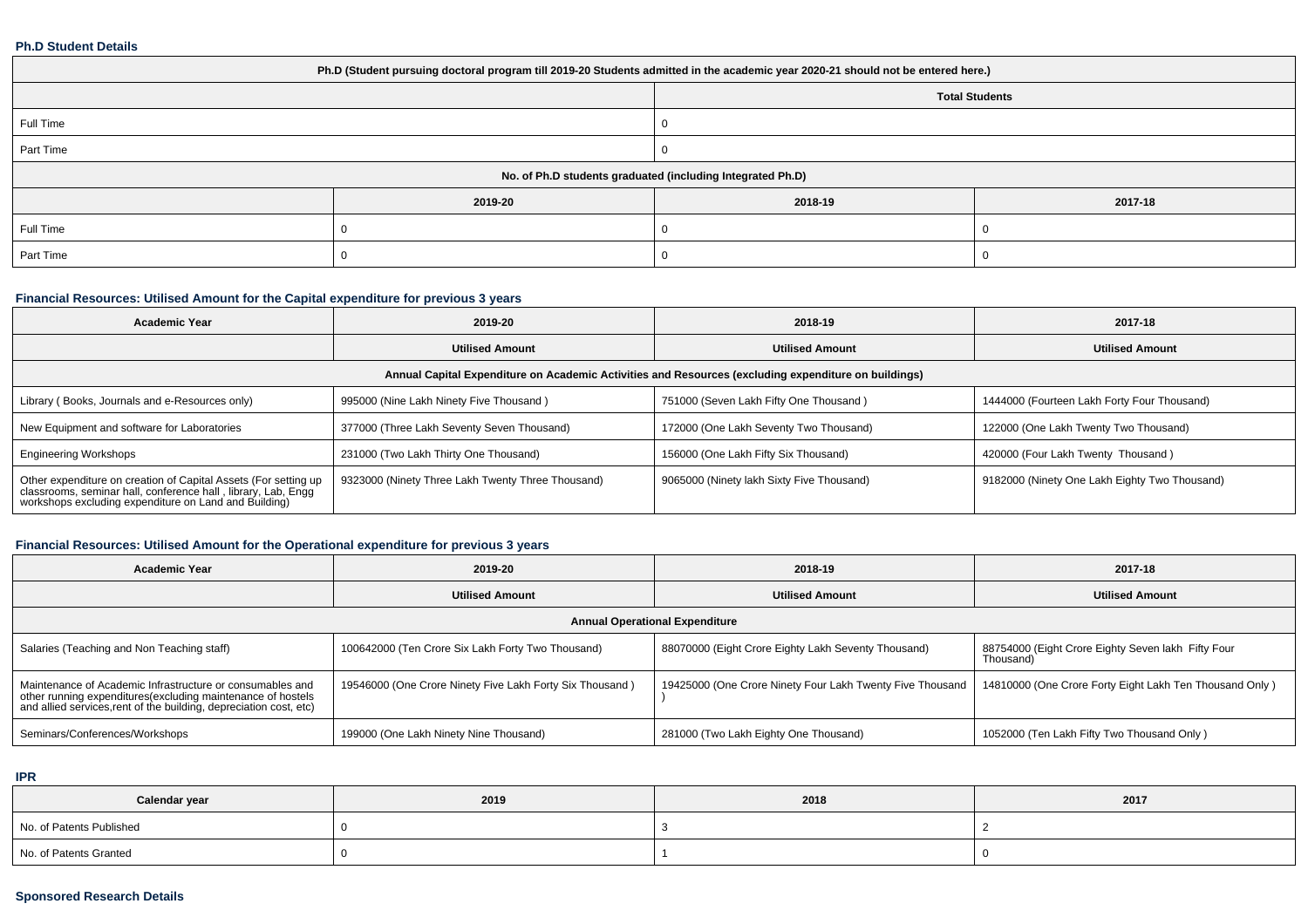| <b>Financial Year</b>                    | 2019-20                                                 | 2018-19                                                 | 2017-18                                                 |
|------------------------------------------|---------------------------------------------------------|---------------------------------------------------------|---------------------------------------------------------|
| Total no. of Sponsored Projects          |                                                         |                                                         |                                                         |
| Total no. of Funding Agencies            |                                                         |                                                         |                                                         |
| Total Amount Received (Amount in Rupees) | 723566                                                  | 723566                                                  | 723566                                                  |
| Amount Received in Words                 | Seven Lakh Twenty three thousand five hundred sixty six | Seven Lakh Twenty three thousand five hundred sixty six | Seven Lakh Twenty three thousand five hundred sixty six |

## **Consultancy Project Details**

| <b>Financial Year</b>                    | 2019-20                               | 2018-19                               | 2017-18                   |
|------------------------------------------|---------------------------------------|---------------------------------------|---------------------------|
| Total no. of Consultancy Projects        |                                       | 10                                    |                           |
| Total no. of Client Organizations        |                                       |                                       |                           |
| Total Amount Received (Amount in Rupees) | 4704030                               | 4872000                               | 5040000                   |
| Amount Received in Words                 | Forty seven Lakh four thousand thrity | Forty Eight Lakh Seventy Two thousand | Fifty Lakh forty thousand |

### **PCS Facilities: Facilities of physically challenged students**

| 1. Do your institution buildings have Lifts/Ramps?                                                                                                        | Yes, more than 80% of the buildings |
|-----------------------------------------------------------------------------------------------------------------------------------------------------------|-------------------------------------|
| 2. Do your institution have provision for walking aids, includingwheelchairs and transportation from one building to another for<br>handicapped students? | Yes                                 |
| 3. Do your institution buildings have specially designed toilets for handicapped students?                                                                | Yes, more than 60% of the buildings |

# **Faculty Details**

| Srno           | Name                                | Age | Designation            | Gender | Qualification | <b>Experience (In</b><br>Months) | <b>Is Associated</b><br><b>Last Year</b> | Currently<br>working with<br>institution? | <b>Joining Date</b> | <b>Leaving Date</b>      | <b>Association type</b> |
|----------------|-------------------------------------|-----|------------------------|--------|---------------|----------------------------------|------------------------------------------|-------------------------------------------|---------------------|--------------------------|-------------------------|
|                | Dr Alok Gautam                      | 40  | Professor              | Male   | Ph.D          | 175                              | Yes                                      | Yes                                       | 05-01-2015          | $\sim$                   | Regular                 |
| 2              | Dr Shina Gautam                     | 38  | Associate<br>Professor | Female | Ph.D          | 120                              | Yes                                      | Yes                                       | 29-06-2015          | $\overline{\phantom{a}}$ | Regular                 |
| 3              | Dr Ravindra<br>Bhausaheb<br>Kanwade | 38  | Associate<br>Professor | Male   | Ph.D          | 84                               | Yes                                      | Yes                                       | 15-06-2018          | $\overline{\phantom{a}}$ | Regular                 |
| $\overline{4}$ | Mr Hemantkumar<br>Balsora           | 35  | Assistant<br>Professor | Male   | M.Tech        | 108                              | Yes                                      | Yes                                       | 01-07-2013          | $\overline{\phantom{a}}$ | Regular                 |
| 5              | Mr Krunal Suthar                    | 33  | Assistant<br>Professor | Male   | M.Tech        | 115                              | Yes                                      | Yes                                       | 01-07-2013          | $\sim$                   | Regular                 |
| 6              | Mr Gunjan Kumar                     | 35  | Assistant<br>Professor | Male   | M.Tech        | 109                              | Yes                                      | Yes                                       | 14-02-2015          | $\overline{\phantom{a}}$ | Regular                 |
| $\overline{7}$ | Mr Chintan Modi                     | 29  | Assistant<br>Professor | Male   | M.Tech        | 88                               | Yes                                      | Yes                                       | 14-08-2014          | $\overline{\phantom{a}}$ | Regular                 |
| 8              | Ms Dhara<br>Rojivadiya              | 29  | Assistant<br>Professor | Female | M.E.          | 36                               | Yes                                      | Yes                                       | 01-06-2017          | $\sim$                   | Adhoc/<br>Contractual   |
| 9              | Mr Sunil Badgujar                   | 41  | Assistant<br>Professor | Male   | M.Tech        | 155                              | Yes                                      | Yes                                       | 22-01-2018          | $\overline{\phantom{a}}$ | Regular                 |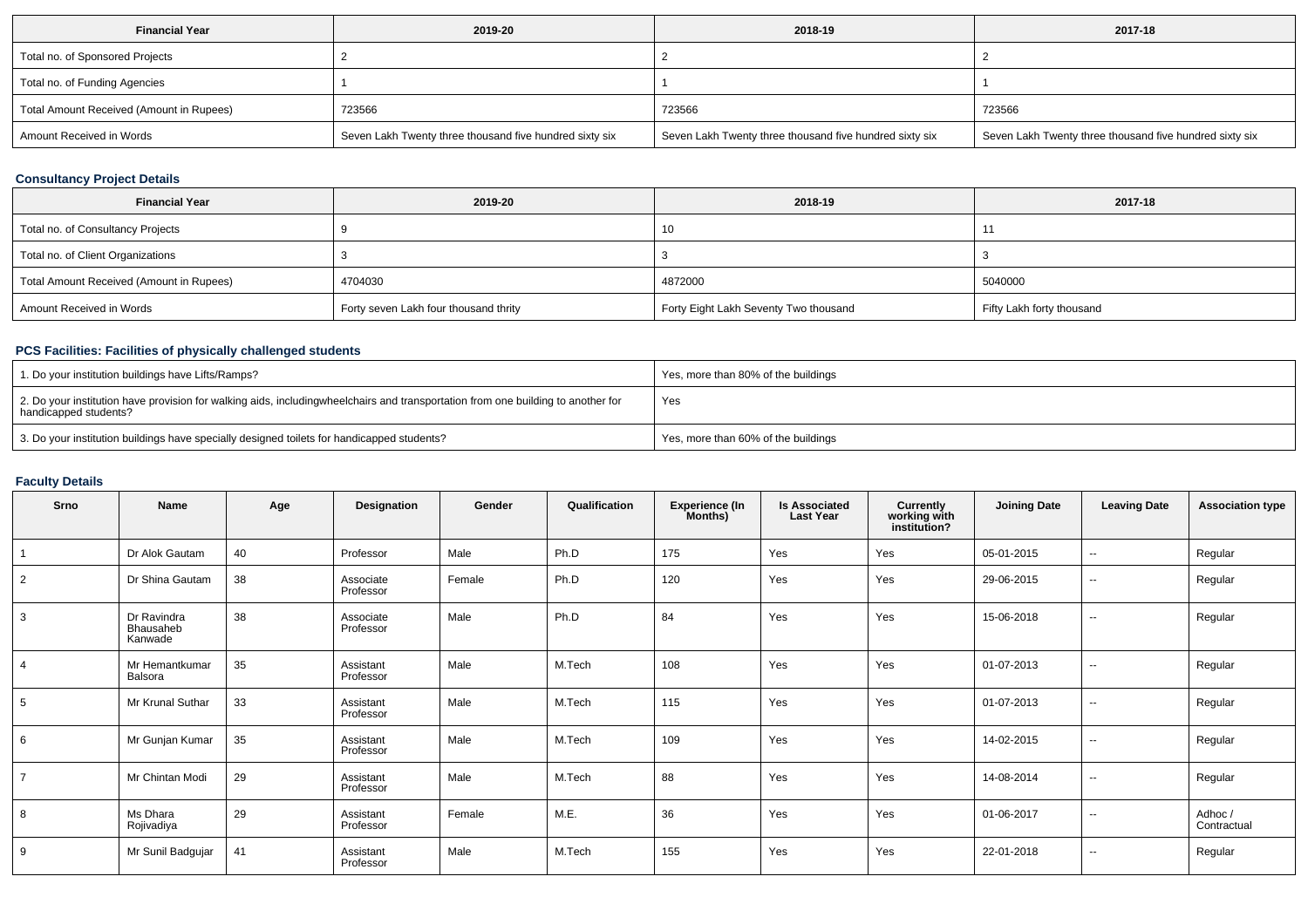| 10 | Mr Sudeep Wadia                       | 29 | Assistant<br>Professor | Male   | M.Tech | 78  | No  | Yes | 01-07-2019 | $\sim$                   | Regular                |
|----|---------------------------------------|----|------------------------|--------|--------|-----|-----|-----|------------|--------------------------|------------------------|
| 11 | Dr Mriganka<br>Mondal                 | 30 | Assistant<br>Professor | Male   | Ph.D   | 96  | No  | Yes | 20-08-2019 | $\sim$                   | Regular                |
| 12 | Dr Omprakash<br>Mahadwad<br>Kishanrao | 43 | Professor              | Male   | Ph.D   | 256 | Yes | Yes | 15-06-2018 | $\sim$                   | Regular                |
| 13 | Dr Jigisha Modi                       | 37 | Assistant<br>Professor | Female | Ph.D   | 156 | Yes | Yes | 01-10-2013 | $\ddotsc$                | Regular                |
| 14 | Mr Apurba<br>Chakrabarty              | 37 | Assistant<br>Professor | Female | M.Tech | 165 | Yes | Yes | 13-11-2013 | $\ddotsc$                | Regular                |
| 15 | Dr Nilesh Badgujar                    | 40 | Associate<br>Professor | Male   | Ph.D   | 180 | Yes | Yes | 01-06-2016 | н.                       | Regular                |
| 16 | Mr Harshal Patil                      | 28 | Assistant<br>Professor | Male   | M.E.   | 69  | Yes | Yes | 13-01-2017 | $\ddotsc$                | Regular                |
| 17 | Ms Monika Patel                       | 26 | Assistant<br>Professor | Female | M.E.   | 48  | Yes | Yes | 13-11-2017 | н.                       | Regular                |
| 18 | Mr Jayadev<br>Vasudevan               | 60 | Lecturer               | Male   | B.Sc.  | 366 | Yes | Yes | 05-07-2017 | $\ddotsc$                | Adhoc /<br>Contractual |
| 19 | Mr Sagar P Jani                       | 29 | Assistant<br>Professor | Male   | M.E.   | 29  | No  | Yes | 19-09-2019 | н.                       | Adhoc/<br>Contractual  |
| 20 | Dr Hemant Kumar<br>Gupta              | 41 | Professor              | Male   | Ph.D   | 214 | Yes | Yes | 09-07-2018 | $\ddotsc$                | Regular                |
| 21 | Dr Divyangkumar<br>Patel              | 35 | Associate<br>Professor | Male   | Ph.D   | 120 | Yes | Yes | 02-07-2018 | н.                       | Regular                |
| 22 | Mr Samir Jariwala                     | 39 | Assistant<br>Professor | Male   | M.Tech | 139 | Yes | Yes | 20-11-2012 | $\ddotsc$                | Regular                |
| 23 | Mr Girish<br>Bramhakshatriya          | 33 | Assistant<br>Professor | Male   | M.E.   | 139 | Yes | Yes | 20-06-2012 | н.                       | Regular                |
| 24 | Mr Hirenkumar<br>Mahida               | 34 | Assistant<br>Professor | Male   | M.E.   | 147 | Yes | Yes | 01-11-2012 | $\ddotsc$                | Regular                |
| 25 | Mr Shivang Ahir                       | 32 | Assistant<br>Professor | Male   | M.E.   | 120 | Yes | Yes | 29-06-2012 | н.                       | Regular                |
| 26 | Mr Satish Kumar<br>Verma              | 34 | Assistant<br>Professor | Male   | M.E.   | 129 | Yes | Yes | 21-12-2013 | $\ddotsc$                | Regular                |
| 27 | Mr Chetan Patel                       | 35 | Assistant<br>Professor | Male   | M.E.   | 114 | Yes | Yes | 09-06-2014 | н.                       | Regular                |
| 28 | Mr Ankitkumar<br>Solanki              | 34 | Assistant<br>Professor | Male   | M.E.   | 107 | Yes | Yes | 15-12-2014 |                          | Regular                |
| 29 | Mr Samikkumar P<br>Bhatt              | 31 | Assistant<br>Professor | Male   | M.E.   | 89  | Yes | Yes | 09-07-2015 | н.                       | Regular                |
| 30 | Mr Maitreya<br>Pandya                 | 29 | Assistant<br>Professor | Male   | M.Tech | 88  | Yes | Yes | 01-07-2014 | ц.                       | Regular                |
| 31 | Mr Ankursinh<br>Solanki               | 28 | Assistant<br>Professor | Male   | M.E.   | 89  | Yes | Yes | 02-01-2016 | $\overline{\phantom{a}}$ | Regular                |
| 32 | Dr Snehal<br>Lokhandwala              | 43 | Professor              | Male   | Ph.D   | 258 | Yes | Yes | 15-07-2011 | щ.                       | Regular                |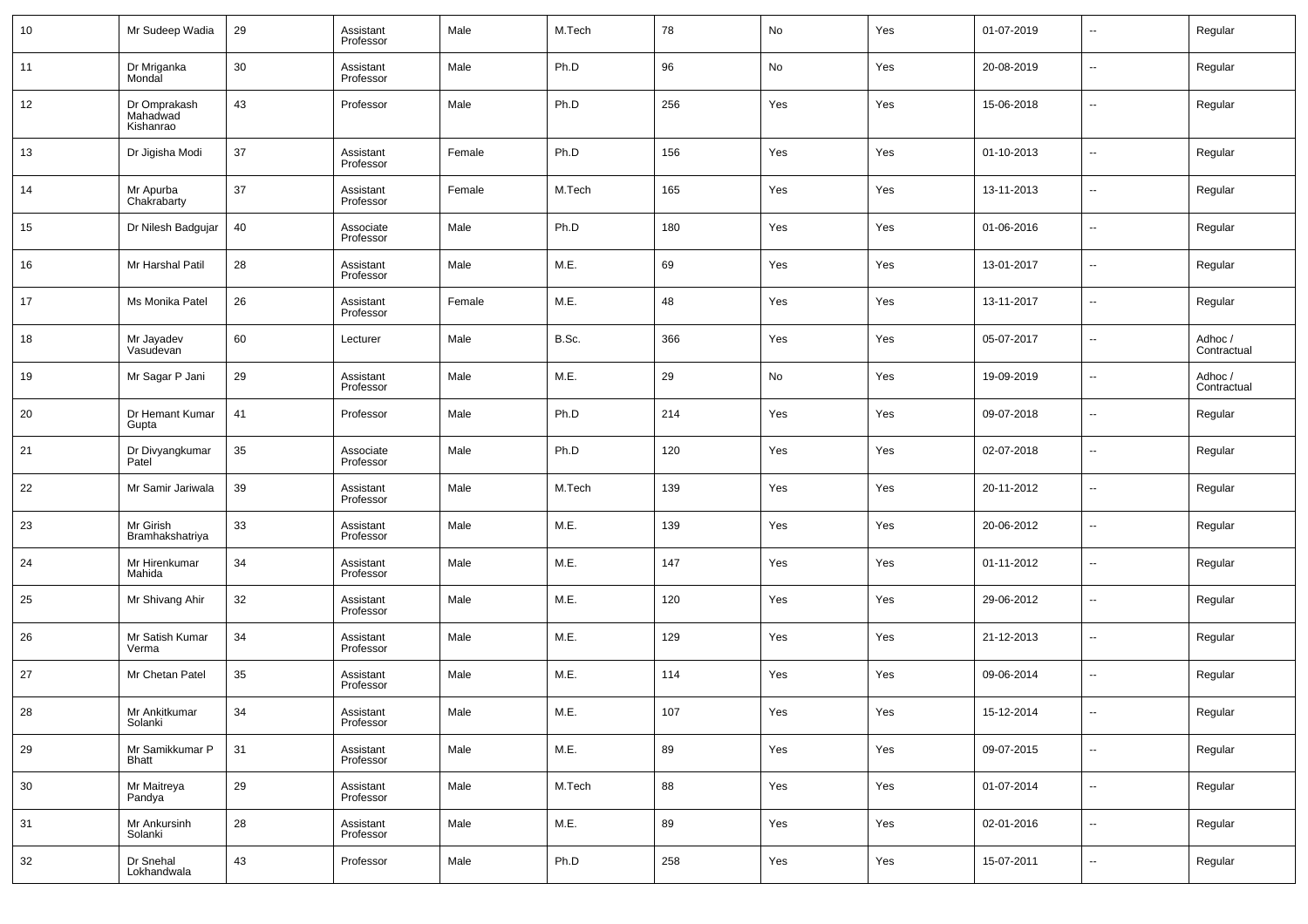| 33 | Mrs Pratibha<br>Gautam   | 31 | Assistant<br>Professor                              | Female | M.Tech  | 113 | Yes | Yes | 08-07-2013 | --                       | Regular                |
|----|--------------------------|----|-----------------------------------------------------|--------|---------|-----|-----|-----|------------|--------------------------|------------------------|
| 34 | Mr Manoj Kumar           | 33 | Assistant<br>Professor                              | Male   | M.Tech  | 101 | Yes | Yes | 07-06-2013 | --                       | Regular                |
| 35 | Mr Kartik Iyer           | 36 | Assistant<br>Professor                              | Male   | M.Tech  | 114 | Yes | Yes | 16-12-2013 | --                       | Regular                |
| 36 | Mr Kunal<br>Majmudar     | 31 | Assistant<br>Professor                              | Male   | M.E.    | 101 | Yes | Yes | 08-07-2014 | --                       | Regular                |
| 37 | Mrs Anjali Nair          | 28 | Assistant<br>Professor                              | Female | M.E.    | 64  | Yes | Yes | 29-07-2016 | --                       | Regular                |
| 38 | Ms Bhasha Mehta          | 28 | Assistant<br>Professor                              | Female | M.E.    | 65  | Yes | Yes | 07-12-2017 | --                       | Regular                |
| 39 | Mr Darshan D<br>Salunke  | 25 | Assistant<br>Professor                              | Male   | M.Tech  | 25  | No  | Yes | 15-07-2019 | --                       | Regular                |
| 40 | Mrs Jalpa Thakkar        | 32 | Assistant<br>Professor                              | Female | M.Tech  | 96  | Yes | Yes | 11-11-2013 | --                       | Regular                |
| 41 | Mr Praful<br>Chudasama   | 37 | Assistant<br>Professor                              | Male   | M.E.    | 144 | Yes | Yes | 01-08-2011 | --                       | Regular                |
| 42 | Mr Sourav<br>Choubey     | 34 | Assistant<br>Professor                              | Male   | M.Tech  | 120 | Yes | Yes | 01-06-2013 | --                       | Regular                |
| 43 | Mr Hiren Jariwala        | 32 | Assistant<br>Professor                              | Male   | M.E.    | 103 | Yes | Yes | 03-05-2014 | --                       | Regular                |
| 44 | Ms Richa Dubey           | 33 | Assistant<br>Professor                              | Female | M.E.    | 108 | Yes | Yes | 16-06-2014 | --                       | Regular                |
| 45 | Mr Jigneshkumar<br>Joshi | 35 | Assistant<br>Professor                              | Male   | M.Tech  | 127 | Yes | Yes | 01-07-2015 | --                       | Regular                |
| 46 | Mr Krunal Shah           | 30 | Assistant<br>Professor                              | Male   | M.E.    | 96  | Yes | Yes | 01-07-2015 | --                       | Regular                |
| 47 | Mr Ankur K<br>Gheewala   | 30 | Assistant<br>Professor                              | Male   | M.Tech  | 77  | Yes | Yes | 06-07-2015 | --                       | Regular                |
| 48 | Dr Purvi Naik            | 44 | Professor                                           | Female | Ph.D    | 192 | Yes | Yes | 13-07-2011 | $\sim$                   | Regular                |
| 49 | Mrs Vinitha<br>Vakkayil  | 39 | Assistant<br>Professor                              | Female | M.A     | 139 | Yes | Yes | 15-07-2011 | --                       | Regular                |
| 50 | Mrs Pragna Lad           | 36 | Assistant<br>Professor                              | Female | M. Phil | 144 | Yes | Yes | 18-07-2011 | --                       | Regular                |
| 51 | Dr Nikhil Parekh         | 35 | Assistant<br>Professor                              | Male   | Ph.D    | 112 | Yes | Yes | 01-10-2013 | --                       | Regular                |
| 52 | Dr Piyush Mistry         | 34 | Assistant<br>Professor                              | Male   | Ph.D    | 115 | Yes | Yes | 10-01-2013 | н.                       | Regular                |
| 53 | Mrs Mital Patel          | 36 | Assistant<br>Professor                              | Female | M.Tech  | 46  | Yes | Yes | 23-03-2017 | $\overline{\phantom{a}}$ | Adhoc /<br>Contractual |
| 54 | Dr Shrikant J<br>Wagh    | 57 | Dean / Principal /<br>Director / Vice<br>Chancellor | Male   | Ph.D    | 382 | Yes | Yes | 28-12-2019 | $\sim$                   | Regular                |
| 55 | DR SWAPNA<br>REKHA PANDA | 42 | Associate<br>Professor                              | Female | Ph.D    | 96  | Yes | Yes | 23-06-2020 | $\sim$                   | Regular                |